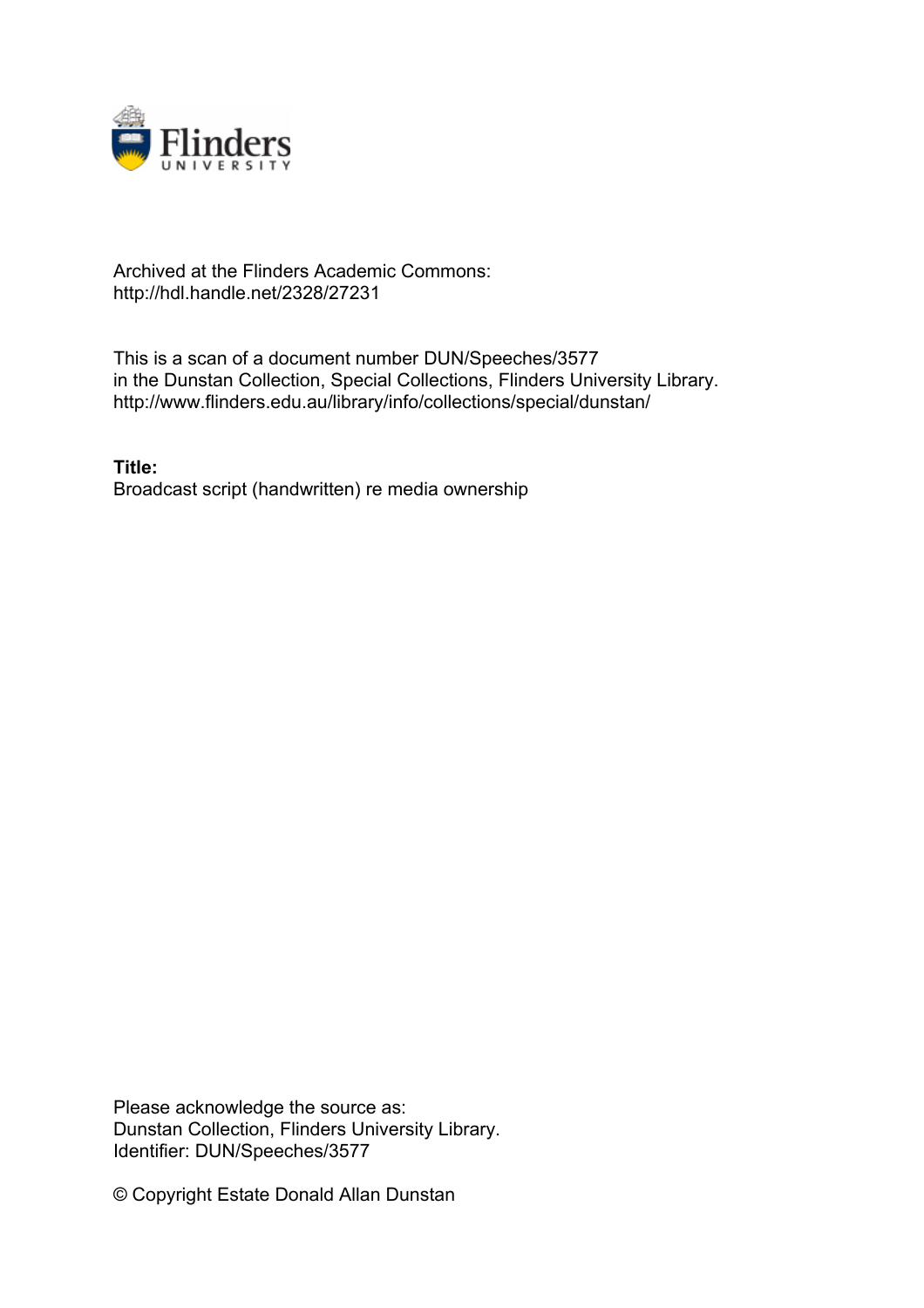Good evening. I want to devote some of che next few (toad carts in this series to seeing just how for usono polis i restriction trade agremmes have jour in Austonie - i le effect on the general public \_\_\_\_\_\_ Our of the word important industries to the Australian public is the press allied against of information Overses in most countris there am monter of daily newspapers which<br>proud news items from differing sociol of view which they frappened, The information is us mally available - In Evyler 1 dans ave municien of Coure vation paper, the Times which is givenel encourant in outbot. Liberal It is possible for a city in Ling in England To be move ally well informed t tis patter is repeated clochters - 67<br>vot in Australia We have seen in Australia<br>The increase in population, I is have seen the claim effection control of wood the wand communication. an<br>Albanya di Santan Pangangan Pangangan Pangangan Pangangan Pangangan Pangangan Pangangan Pangangan Pangangan Pan<br>Pangangan Pangangan Pangangan Pangangan Pangangan Pangangan Pangangan Pangangan Pangangan Pangangan Pangang Let us take our an State The Ryisis - The oldes S.A. daily paper, was toright and closed by the contexting interns pich Huiley Hended forled for look of capital. Dadnotisevant i ceased publication Anxiet fundet jarrols om boyler up à closed up by tou lazer verspoper This has left S. A. with two day -

3577

Dunstan Collection, Special Collections, Flinders University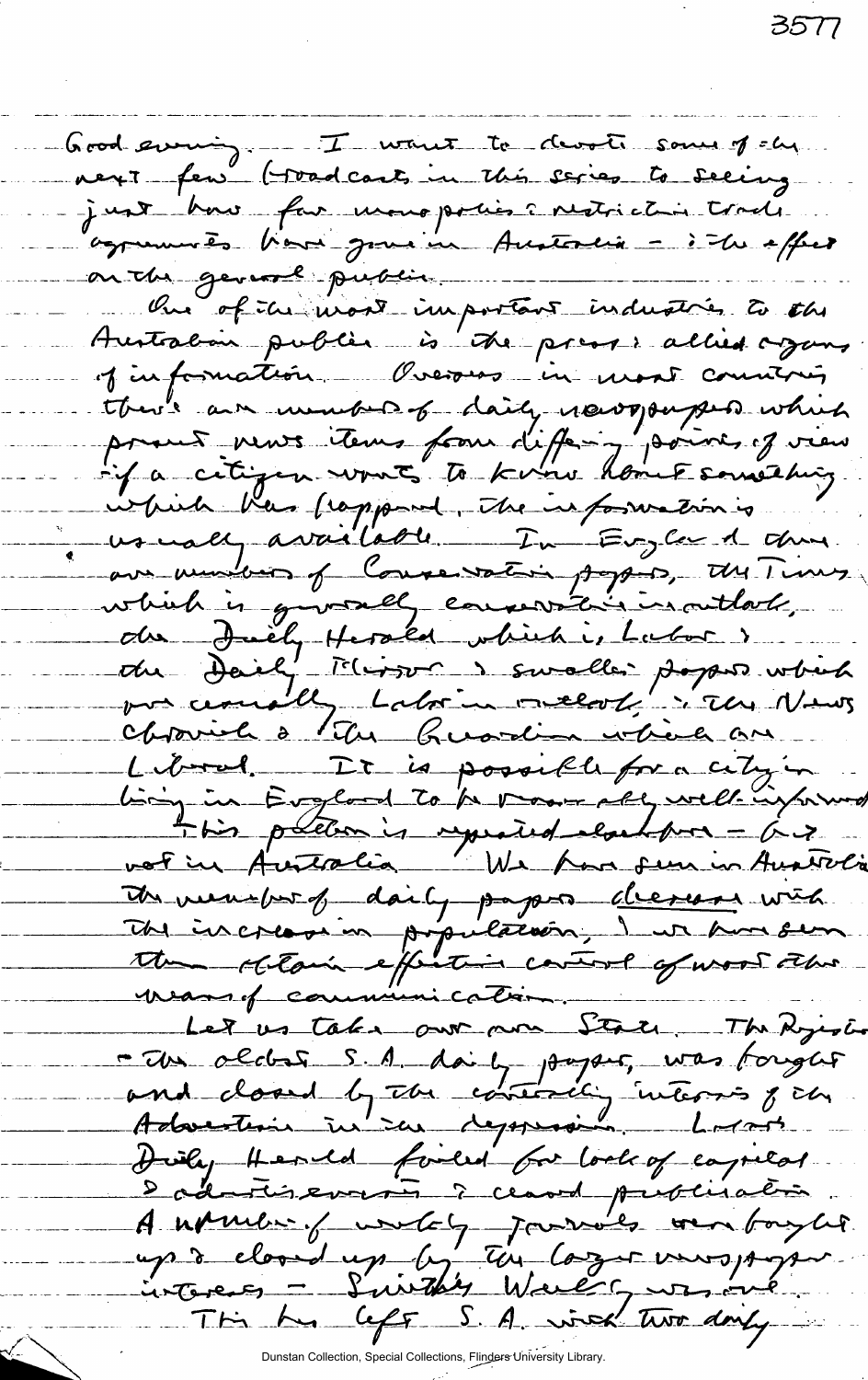paper, one worning I am oftenware, which are joint mons of the one, fundy payme - the is provably anti-Labor, while the News though giving to the most important et vot generally sympathetic to Labor. to publish an itera of vives, - unless it is on it would write to a favorieres were har about it, I will certainly me road about it. Les mes Turn To une octer States In Melbourne Iber pre mon may two sets of we come paper parmers - The Melbourne Lun Hended group, 2 The Age. The france par la gréverie in me Ada Alloin Adarerum, 2 sur common derneer, the published 1 the Adelaide Arcontin Vasa Substantial interest in The Lumi Herold. Melbourn Till 1953 - The Argumentien contreller of the Lordon "Daily Misson" They sold out to Els Sun. Hundedgroup in 1953 - 2 th Argus, when a hod man a former Thrac To the Sun Herold interned, 8 a civilation of 170,000, was dond down The Autocin Tornalist 1/3 souven bod receil paged a resolution in Cap Colony terry, I have tend to responsible "The Eadered Commil of ICA J"A reprover ieg disqueer at the evidence of grap provents writin in the Arms were preparaisables which we footing a trund towards

Dunstan Collection, Special Collections, Flinders University Library.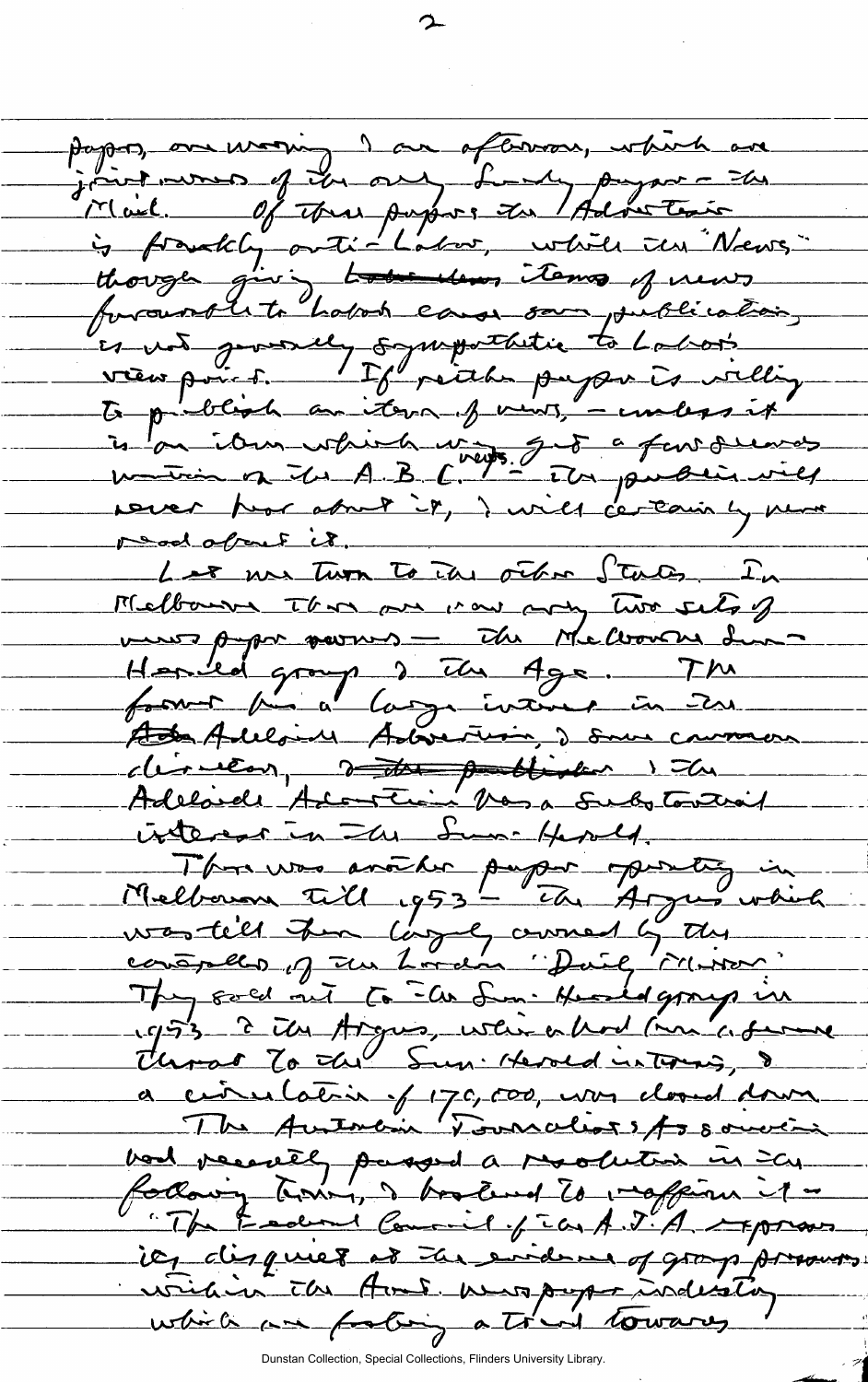wonopoly a counting spoonline dismissed of jamalisi ostisis à partographes. en Tous in addition to implyment appels mary of mos payon interes constituting Thereo To the full interplay of opinion ? criticism Melbourne work from Two sets of Dake papers - Une Sun-Herold paper, à Un Adyun, In Sydney Then were thruce of daily paper photodoment to the finishing in Telgreph - published by The Policer<br>intellig 2 The Norton paper. The<br>Notion press has now fun boy of 4<br>and his ory 2 see of doing paper-old arti-Loton In Brigour M Course Mall'y controlled by The Melbrone. Sur Harold group, 1Th which close wing the Telegraph. How They They ben Hocant Maring owned for the With curve bath daily was ppm. In Western Antoncia me Comment wons folk doing very payper - antiis owned by the public file Adeloide perty. In Traversie the took daily papers an independently munici-thy and both Dunstan Collection, Special Collections, Flinders University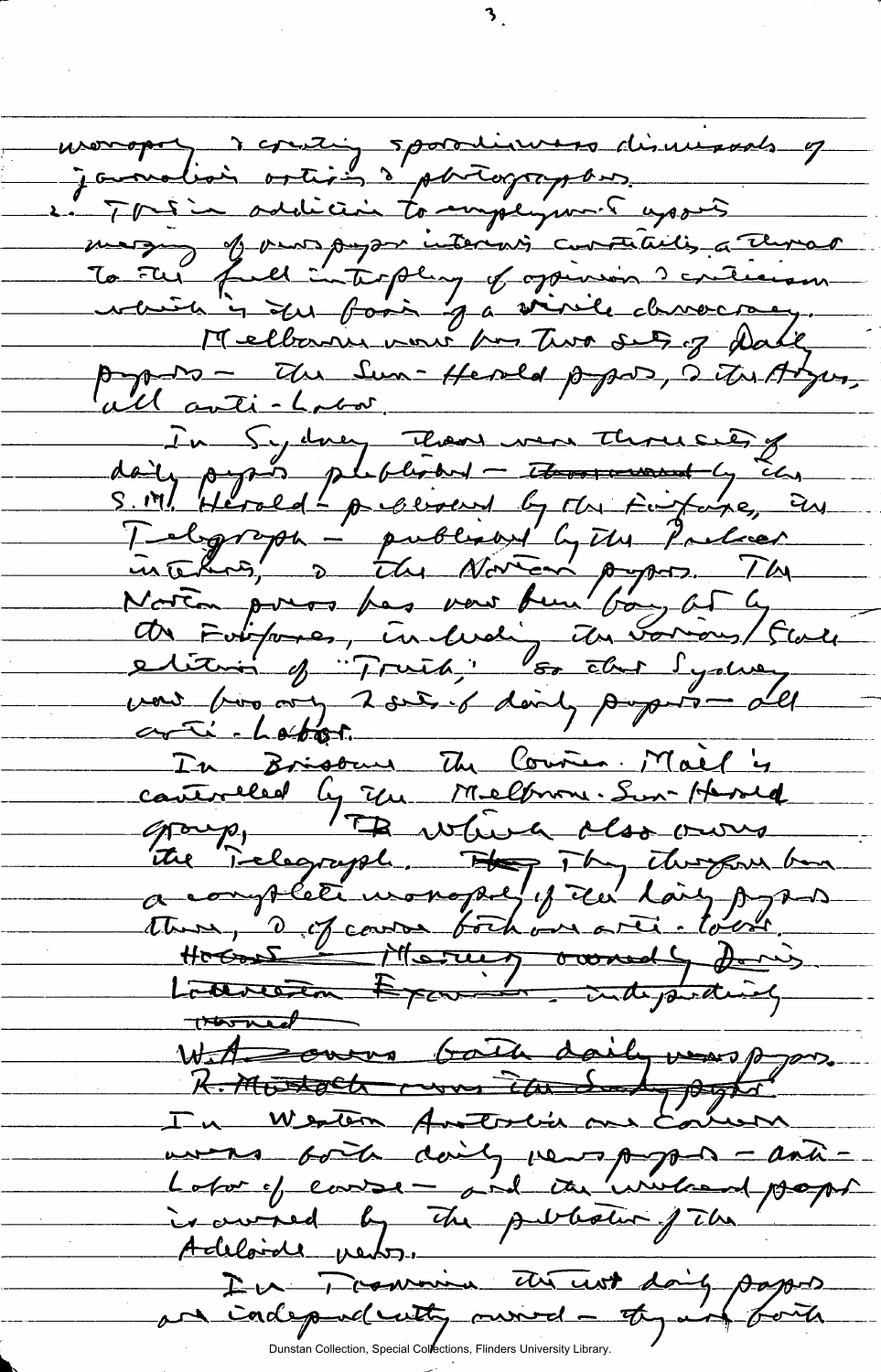<u> suite - Labot.</u> April pour l'opperaine donne The case others wingon daily in Australian, in Zorken Hill, is awned by the publishing its Aucoide uns The petern an Els Australin municipal control the hairly proses, me and some of There for bules between them. They should press services, i antony Els septications The newspapers computy Twist one contracts I can verposeder for distorption of a vou ber y otre partie toin Tra Their<br>daily papos. They are believe tour  $\overline{\phantom{a}}$ This to The number of or just a living any dix years ago was 10 - you consu par ca Teodur, la margary is working out. TB bound into The news paper field in Australia, such is the significations from t ille contra faire la vées organisation #3,000,000 in S.A. alon - it would be you have interfered in in large States. This is a shore impossible of for sen Labor port, which is pour forced alone with the fourt that the goinger untimed Station in Australia - not including this cars - this how I course To be talking To gove mont and all commercial tilliger states Live they was control the information upon chick

Dunstan Collection, Special Collections, Flinders University Library.